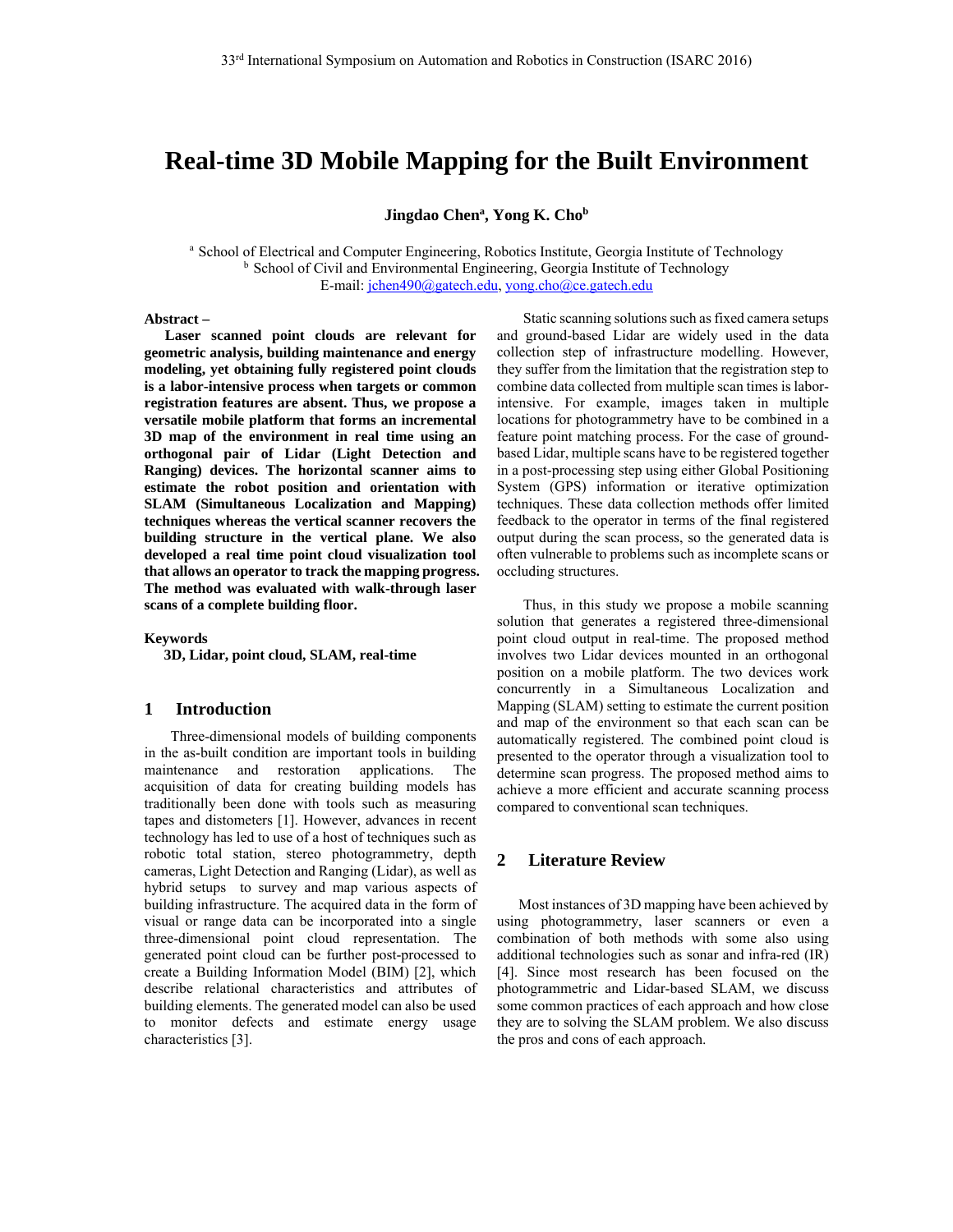#### **2.1 Application of SLAM**

 Simultaneous Localization and Mapping (SLAM) [5] is a significant problem in mobile robotics where map building and localization is carried out without a priori information. SLAM algorithms collect environment features and learn a mapping between the robot location and the environment. Thus, SLAM algorithms provide a useful tool to automatically obtain the scan origin and register sensor data onto a global map.

#### **2.1. Photogrammetric Approach**

 In [6], Davison et al. were able to recover the 3D trajectory of a monocular camera moving through a previously unknown scene. Here the nature of the map depends on the initial and current positions of the camera, 3D position of the center of the feature and the orientation of its local surface. This algorithm is unable to handle sudden jerky movements and while it uses modest processing power, it has limited application in getting a detailed map of the environment. In [7], sixteen advantages are provided on the advantages of the photogrammetric 3D workflow over the directly measured laser point clouds with significant points being the inexpensive hardware available for vision based techniques and the density of surface points being higher but these require multiple cameras and hardware to run expensive algorithms to achieve real time SLAM. In [8], a Kinect sensor is used to generate a 3D model of a building and the result is compared to another model generated from a laser scanner. While the paper does make a case for detecting discontinuity points using a vision based system, the authors concluded that the measurements are highly influenced by the material and lighting conditions. As a consequence, the generated point cloud is noisy and not uniform. Khoshelham et al. [9] expounded on this in detail in their paper where they note that the random error of depth measurements increases quadratically with increasing distance from the sensor. Their technique also required accurate stereo calibration of the IR camera and visual camera.

 Thus we can summarize the advantages of using visual based SLAM as being relatively less expensive, lighter and consuming less power per unit instrument than using laser scanners. Visual based systems are also able to detect colors and other features/objects which cannot be detected by Lidar in a cluttered environment. These approaches also have their disadvantages: 1) They can accumulate large errors if there are large distances, 2) They are very susceptible to even slight changes to lighting conditions, 3) They can get confused in a

dynamic environment and 4) They are difficult to use at night [10].

#### **2.2 Lidar Based Approach**

 There have been several attempts in the literature to map an indoor environment with laser scanners. Shohet and Rosenfeld [11] talk about two main factors affecting the precision of the map: 1) orientation of the carriage on which the scanner is mounted and 2) distance between the sensor and the walls being scanned. However advancements in Lidar technology have rendered the last point irrelevant with commercial Lidars now available with a range of 120 m [12]. Current research is focused on improving the accuracy of maps generated from laser scanners. Jung et al [13] proposed a kinematic 3D laser scanning system for indoor mapping which imposes some constraints on the environment where main structures are formed from straight lines and all structures are parallel or perpendicular. Another approach to solving the SLAM problem is having multiple robots on the field and then integrating the pose estimations of the robots and individual maps to create a more accurate model of the environment [14]. This approach, while successful, does not allow the operator to have a real-time view of the map as the off-line optimization step may require the robots to stop exploration and perform the optimization process before they resume the exploration task.

 Kohlbrecher and von Stryk [15] proposed a 2D SLAM system known as Hector SLAM which performs laser scan matching to obtain a pose estimate and planar map of the environment. The SLAM system is flexible, scalable, and has been deployed on unmanned ground vehicles (UGV), unmanned surface vehicles (USV), and small indoor navigation systems. LOAM (Lidar Odometry and Mapping in Real time) [16] is another approach for real-time SLAM but requires a spinning Lidar which is more expensive to achieve than a planar Lidar approach like Hector SLAM. There have been several studies which built on Hector SLAM to produce more accurate maps of indoor environments using external sensors [17-20]. Khan et al [20] proposed a data driven method, built on Hector SLAM, which models laser intensities and measures the surface reflectivity to augment a geometric model of the surrounding environment.

 In this study, the method of [15] was built upon to obtain full 3D Lidar mapping. The goal is to achieve a more mapping-focused SLAM compared to navigation [19] or exploration [17]. This study also utilizes less sensory requirements compared to [13] and [16].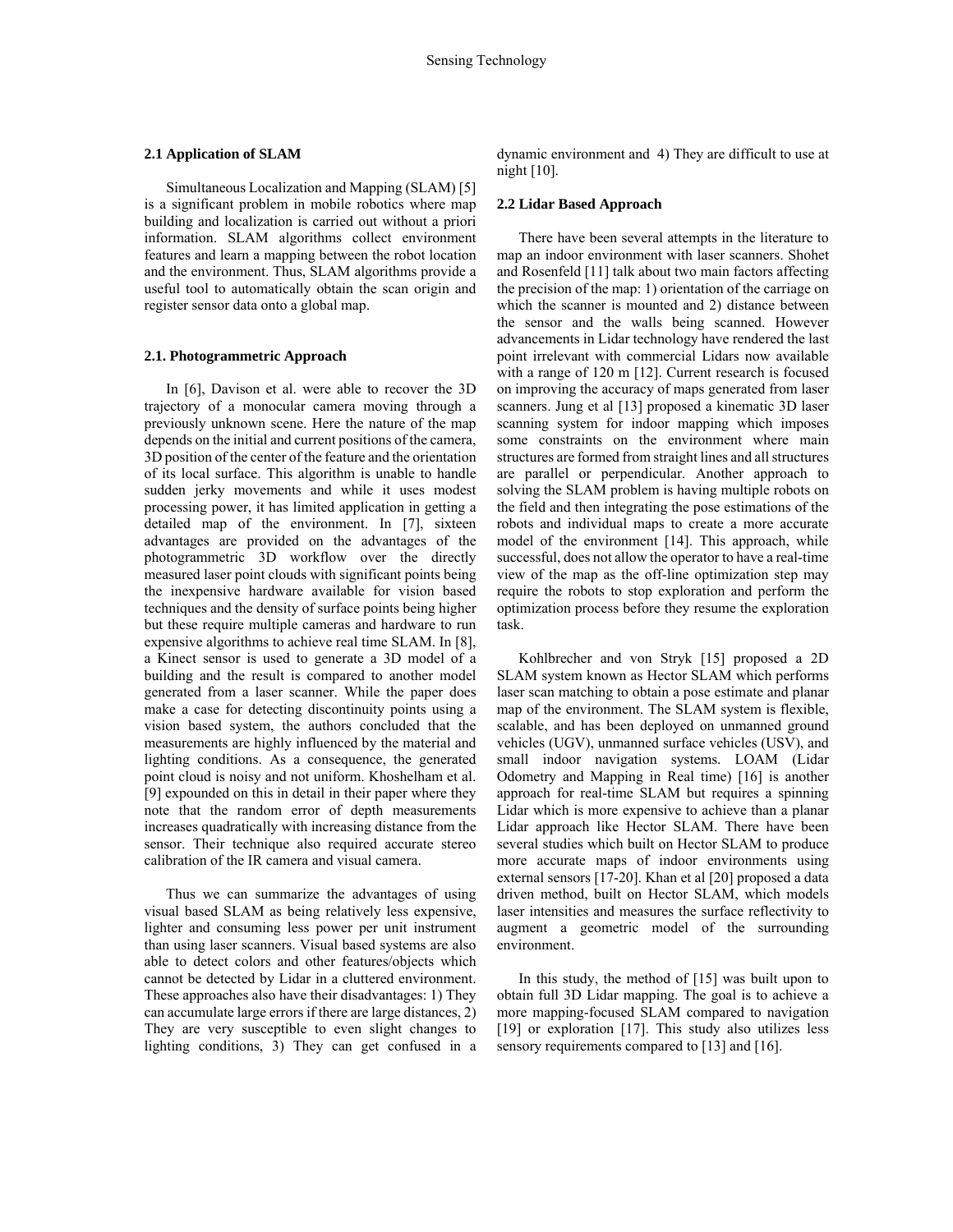## **3 Methodology**

The hardware setup of our experiments consists of 2 Lidar devices as shown in Figure 1. The larger device is a SICK Lidar LMS511 which scans at a 0.5° angular resolution and 50 Hz sample rate. The smaller device is a SICK Lidar LMS151 which scans at a  $0.25^{\circ}$  angular resolution and 25 Hz sample rate. Each Lidar device only scans along a single plane so it is necessary to stack the Lidar devices in order to capture full 3D information. The Lidar devices are mounted orthogonally to each other on the mobile platform where the larger Lidar is used for scanning in the horizontal plane and the smaller Lidar is used for scanning in the vertical plane. The Lidar devices are connected to an NVIDIA Jetson TK1 processor running Ubuntu Linux. The Robot Operating System (ROS) [21] software suite is used to carry out sensor data input and output, coordinate timing, and perform frame transformation between the two Lidar devices. Point cloud processing modules from the Point Cloud Library (PCL) [22] are also used for point cloud filtering, storage and visualization.



Figure 1: Lidar devices used in the hardware setup

The following sections provide details on each step of the scan process. Each step is processed continuously to generate a real time scan output in the form of a point cloud.

#### **3.1 Lidar Data Collection**

The data collection process involves walk-through scans with the mobile platform equipped with two Lidar devices. The two sites utilized for this study are a laboratory room and corridors along a selected building floor since they contain features of interest to qualitatively evaluate the scan output. A laboratory room setting is challenging because it is relatively unstructured and contains occlusion in the form of furniture whereas mapping a series of corridors presents a challenge in terms of scanning long distances and mapping around corners.

# **3.2 Motion Estimation**

The Lidar data from the horizontal device is processed with a SLAM algorithm to estimate the motion of the mobile platform on the horizontal plane. The SLAM algorithm used in this study is Hector SLAM [15], which performs scan matching between the current Lidar input and an incrementally built map. The SLAM algorithm estimates the optimal Lidar pose including translation and rotation to match the current scan with a map of the environment. The SLAM algorithm also outputs an occupancy grid map which indicates the grid locations that are likely to be obstacles and the grid locations that are unobstructed. An example of the generated planar map is shown in Figure 2 for the building corridor experiment. The map shows a series of grid lines representing the areas scanned by the horizontal Lidar and a single thick curve representing the trajectory of the mobile platform. Light areas of the map correspond to open space that may be traversed by the mobile platform whereas dark areas correspond to building structures. The trajectory is updated for each input scan from the horizontal Lidar with the calculated current position and orientation of the mobile platform.



Figure 2: Two dimensional map on the horizontal plane with trajectory estimate of the mobile platform. Blue grid lines indicate scanned areas while the purple curve indicates the trajectory of the mobile platform.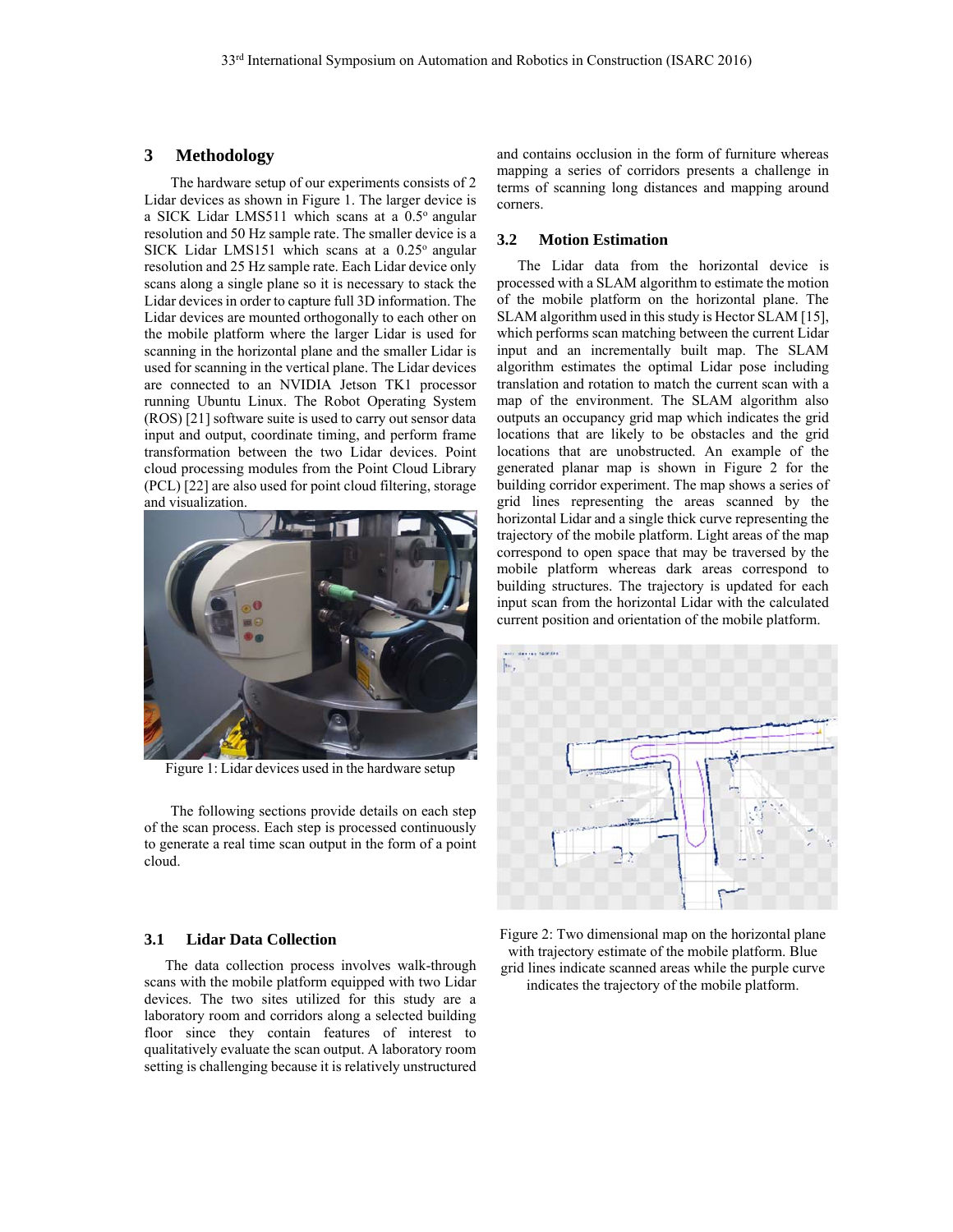#### **3.3 Scan Registration**

Based on information gathered about the mobile platform position from the previous step, the vertical scan input from the second Lidar device can then be registered onto a global three-dimensional map. For each vertical scan collected, the corresponding timestamp is obtained from the sensor and matched with the nearest timestamp from the horizontal sensor. Linear interpolation is then used to obtain the 2D position of the mobile platform at the time when the vertical scan is collected. In terms of position, the current estimate is obtained by fitting a linear motion trajectory through the preceding position estimates. In terms of rotation, the current estimate is obtained through Spherical Linear Interpolation (SLERP) [23] of the neighboring rotation quaternions. The vertical scan is added to a global map by horizontal translation with the calculated 2D vector. A three-dimensional map is thus incrementally built up through the stacking of multiple planar scans.

#### **3.4 Scan Visualization**

We also develop a visualization tool to aid the operator of the mobile platform in tracking the scan progress. Figure 3 shows an example of a scan in progress rendered using OpenGL. The visualization displays a set of larger points representing the current horizontal scan and a set of smaller points representing the registered vertical scans in 3D world coordinates. The visualization tool enables the operator to identify unscanned areas and detect potential occlusions during the scan process. This ensures a higher quality and more complete point cloud in the final output.



Figure 3: Mapping progress shown in user display. Bold white points indicate horizontal scans while small colored points indicate vertical scans.

#### **4 Results**

The proposed technique was applied to two separate scenarios and the scan results in the form of 3D point clouds are shown below. The first experiment was carried out in an indoor laboratory room as shown in Figure 4. The ceiling component of the point cloud was filtered out to allow a clearer view of the room contents. The scan trajectory can also be observed in the middle section of the point cloud. The scan result demonstrates the ability of our technique to capture shape profiles from furniture such as desks and cabinets even in a relatively cluttered environment.



Figure 4: Indoor lab mapping result

On the other hand, the second experiment was carried out over an entire building floor as shown in Figure 5. The result consists of scans along multiple corridors on the same floor. The scan result is largely extensive with a few missing areas corresponding to areas not accessible by the mobile platform. This demonstrates the ability of our technique to capture scans in a large area and register them in a single map.



Figure 5: Corridor mapping result

The accuracy of the generated point cloud map was validated against a commercially available laser scanning system [25]. The static Lidar was placed in 4 different scan points along the corridor shown in Figure 5 and the fully-registered point cloud was used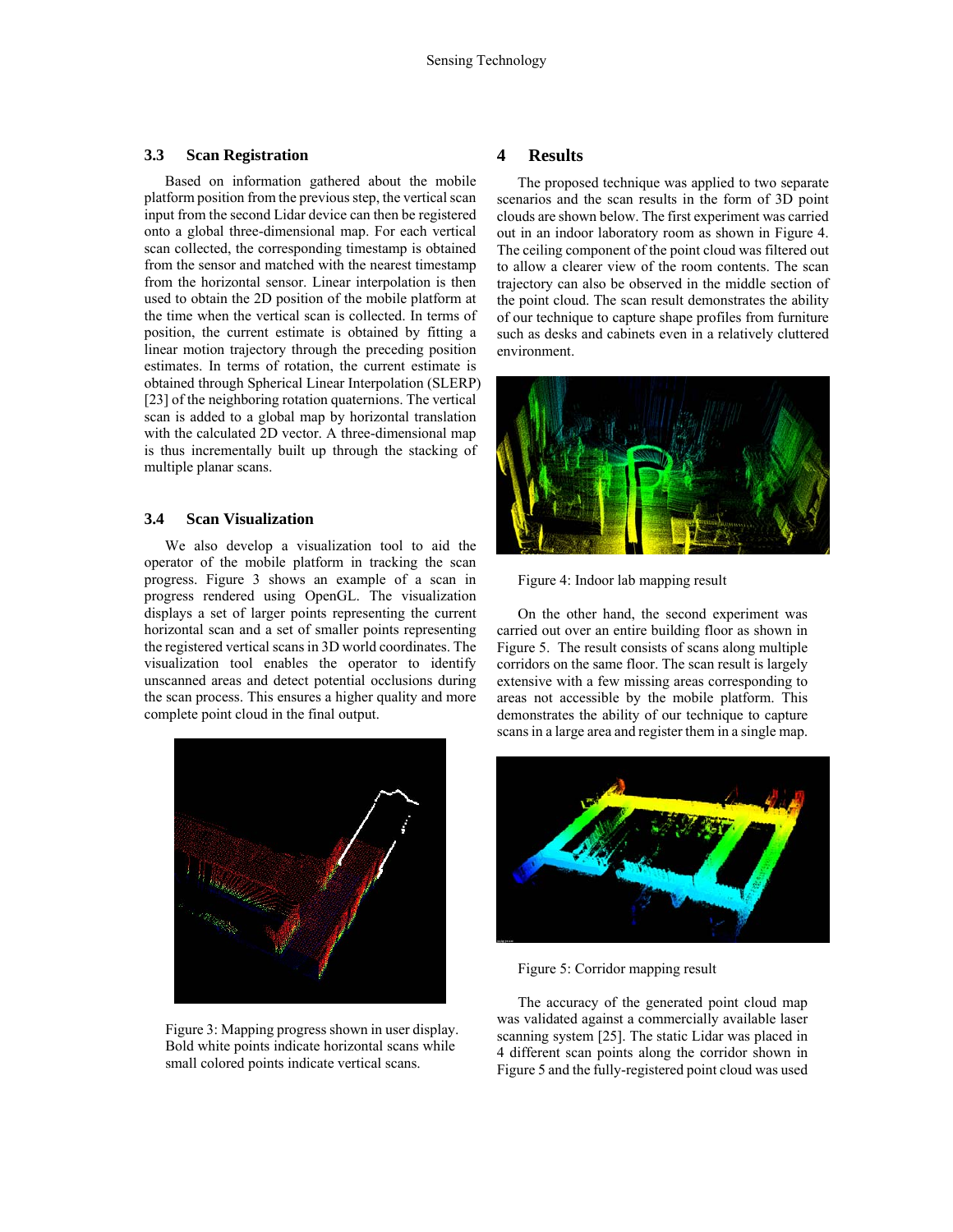as a reference. The reference point cloud is registered using manual coarse registration and Iterative Closest Point (ICP) fine tuning. Since the scans were taken in an indoor environment, the accuracy metric used is the Euclidean Root Mean Squared Error (RMSE) of point distances to three selected best-fit planes. The calculated Euclidean distance error of the point cloud data is shown in Table 1. The estimated scanning time involved is shown in Table 2. The results indicate that the proposed method achieves reasonable accuracy in the generated point cloud data but involves much faster scanning time.

| Table 1: Euclidean distance error of point cloud |  |  |
|--------------------------------------------------|--|--|
|--------------------------------------------------|--|--|

| Plane        | RMSE (single)<br>$Lidar)$ (m) | RMSE (our<br>method) (m) |
|--------------|-------------------------------|--------------------------|
|              | 0.03511                       | 0.03534                  |
| ◠            | 0.03948                       | 0.03883                  |
| $\mathbf{r}$ | 0.04233                       | 0.04215                  |

Table 2: Scanning time comparison between different methods

| Method                                     | Scanning Time (minutes) |
|--------------------------------------------|-------------------------|
| Single Lidar                               | 30                      |
| 2 Lidar mobile<br>platform (our<br>method) |                         |

# **5 Discussion**

 This section discusses the strengths and weaknesses of the proposed technique for generating a threedimensional point cloud map of the built environment along with the associated challenges. From the scan results obtained from two test scenarios, we found that the hardware and software setup is capable of performing scan localization and mapping in real time with an update rate of 25Hz. The visualization tool is also effective in providing the operator with an informative view of the scan progress.

 The proposed technique is able to generate detailed point clouds due to the high angular resolution of the Lidar devices. However, our methodology heavily relies on accurate localization of the mobile platform at each scan time. The sensor pose estimate may occasionally be erroneous due to jerky motion of the mobile platform which causes a mismatch in the scan registration process. One strategy is to employ a median filter to smoothen the estimated trajectory by eliminating outliers. We can also enforce geometric consistency conditions among vertical scans in a local region such as planarity constraints along the floor and walls. Another limitation of the proposed technique is non-uniform point cloud resolution in the generated 3D map. The point cloud tends to be denser for regions where the mobile platform is moving fast and smoothly and sparser for regions where the mobile platform is moving quickly or undergoing a rapid rotation. To overcome this problem, the operator can reduce the velocity when moving around corners and obstacles while obtaining feedback from the visualization tool to ensure a high resolution in the point cloud output.

 Table 3 shows a comparison between our proposed mapping technique with alternative techniques. For example, generating a 3D map using pure visual input involves a less expensive hardware setup and is able to output color information. However, visual scene reconstruction is prone to scale inaccuracies because the process of translating between pixel values and metric units is complex and rely on accurate camera calibration. A depth camera, such as the Microsoft Kinect [24], is able to output both color and depth information but operates at lower ranges compared to a Lidar device. A single ground-based Lidar, such as the FARO Focus laser scanner [25], is capable of generating point clouds at a high resolution, but suffers from the limitation of requiring an additional step to register scans taken from multiple locations. Our proposed technique involving two Lidar devices has the ability to perform automatic registration of scan outputs in real time, but involves an expensive hardware setup.

| Table 3: Comparison between scanning techniques |  |  |
|-------------------------------------------------|--|--|
|                                                 |  |  |
|                                                 |  |  |

| Technique                                  | Advantages                                        | Disadvantages                                                       |
|--------------------------------------------|---------------------------------------------------|---------------------------------------------------------------------|
| Visual Camera                              | Inexpensive<br>hardware, has<br>color information | Sensitive to<br>lighting,<br>vulnerable to<br>scale<br>inaccuracies |
| Depth camera                               | Has color and<br>depth information                | Limited range                                                       |
| Single Lidar                               | High resolution<br>output                         | Require<br>additional<br>registration step                          |
| 2 Lidar mobile<br>platform (our<br>method) | Real time.<br>automatic<br>registration           | Expensive<br>hardware                                               |

# **6 Conclusion**

 In conclusion, the results of this study demonstrate the viability of the proposed technique for creating three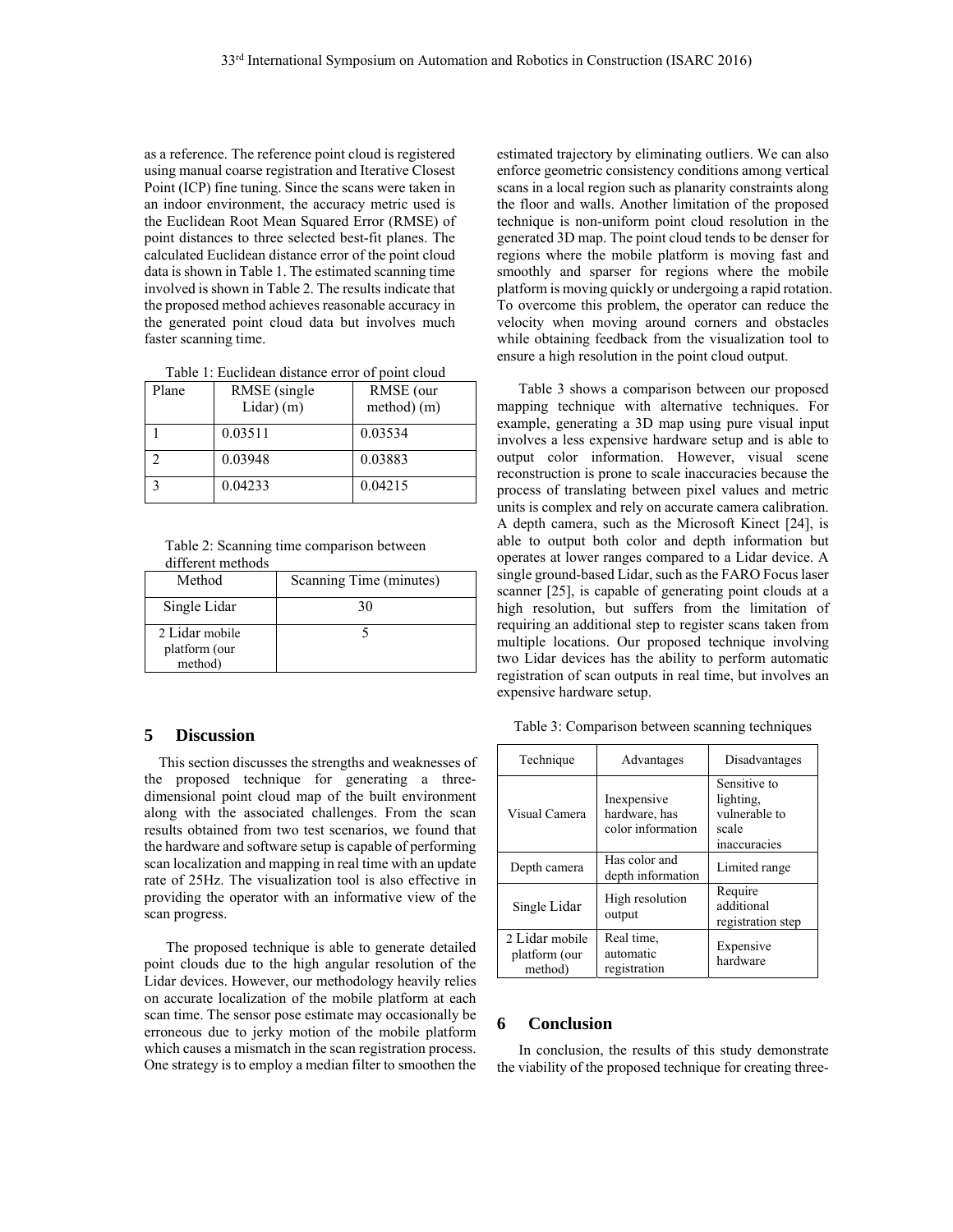dimensional maps of the built environment in real time using an orthogonal pair of Lidar devices mounted on a mobile platform. The proposed technique leverages stateof-the-art SLAM algorithms and scan registration to generate dense and accurate point cloud outputs. The main advantages to the proposed technique are the high update rate, high output resolution and effective progress visualization. The proposed technique has the potential to be utilized in infrastructure surveying applications such as geometric analysis, building maintenance and energy modeling. For future work, we hope to improve the accuracy of scan registration on the global threedimensional map. This can conceivably be achieved through better handling of sensor error and identifying a more precise motion model for the mobile platform. We also consider including color information in the point cloud output by adding a visual sensor, which could be useful in providing a better visualization for the point cloud output as well as helping to identify color features in the post-processing stage.

# **7 Acknowledgement**

 This material is based upon work supported by the National Science Foundation (Award #: CMMI-1358176). Any opinions, findings, and conclusions or recommendations expressed on this material are those of the authors and do not necessarily reflect the views of the NSF.

### **References**

- [1] C. Eastman, P. Teicholz, R. Sacks, K. Liston, "BIM Handbook – A Guide to Building Information Modeling for Owners, Managers, Designers, Engineers, and Contractors", *John Wiley & Sons, Inc*. (2008)
- [2] L. Barazzetti, F. Banfi, R. Brumana, G. Gusmeroli, M. Previtali, G. Schiantarelli, "Cloud-to-BIM-to-FEM: Structural simulation with accurate historic BIM from laser scans", *Simulation Modelling Practice and Theory*, Volume 57, September 2015, Pages 71-87,
- [3] C. Wang, and Y. Cho. "Automated 3D Building Envelope Recognition in Point Clouds." *ASCE, Proceedings of Construction Research Congress* 2012, West Lafayette, IN, pp. 1155-1164
- [4] Akshay Kumar Shastry, Sanjay Anand, V. Chaitra, K. Uma Rao, and D. R. Akshay, " SONAR Validation for SLAM," *International Journal of Innovation, Management and Technology* vol. 4, no. 5, pp. 498-501, 2013
- [5] J. J. Leonard, J. J., and H. F. Durrant-Whyte.

"Simultaneous map building and localization for an autonomous mobile robot." in *Proceedings of IEEE/RSJ International Conference on Intelligent Robots and Systems (IROS'91)*, pp. 1442–1447, New York, USA.

- [6] A. J. Davison, I. D. Reid, N. D. Molton and O. Stasse, "MonoSLAM: Real-Time Single Camera SLAM," in *IEEE Transactions on Pattern Analysis and Machine Intelligence*, vol. 29, no. 6, pp. 1052-1067, June 2007.
- [7] F. Leber, A. Irschara, T. Pock, P. Meixner, M. Gruber, S. Scholz, A. Wiechert. *Photogrammetric Engineering and Remote Sensing.* Vol 76, No.10, pp 1123-1134, 2010
- [8] D. Roca, S. Lagüela, L. Díaz-Vilariño, J. Armesto, P. Arias, "Low-cost aerial unit for outdoor inspection of building façades", *Automation in Construction*, Volume 36, December 2013, Pages 128-135, ISSN 0926- 5805
- [9] Khoshelham K, Elberink SO. "Accuracy and Resolution of Kinect Depth Data for Indoor Mapping Applications." *Sensors* (Basel, Switzerland).2012;12(2):1437-1454. doi:10.3390/s120201437..
- [10] Fuentes-Pacheco, J., et al. "Visual simultaneous localization and mapping: a survey." *Artificial Intelligence Review* 43(1): 55-81
- [11] Igal M. Shohet, Yehiel Rosenfeld, "Robotic mapping of building interior—precision analysis", *Automation in Construction*, Volume 7, Issue 1, December 1997, Pages 1-12, ISSN 0926-5805,
- [12] Velodyne Lidar. http://velodynelidar.com/hdl-64e.html
- [13] Jung J, Yoon S, Ju S, Heo J. "Development of Kinematic 3D Laser Scanning System for Indoor Mapping and As-Built BIM Using Constrained SLAM". Passaro VMN, ed. *Sensors (Basel, Switzerland)*. 2015;15(10):26430-26456.
- [14] H. Jacky Chang, C. S. George Lee, Y. Charlie Hu and Yung-Hsiang Lu, "Multi-robot SLAM with topological/metric maps," *Intelligent Robots and Systems, 2007. IROS 2007. IEEE/RSJ International Conference on*, San Diego, CA, 2007,pp.1467-1472.
- [15] S. Kohlbrecher, J. Meyer, O. von Stryk, U. Klingauf. "A flexible and scalable SLAM system with full 3D motion estimation." in Proc. of the IEEE International Symposium on Safety, Security, and Rescue Robotics (SSRR'2011), pp. 50–55. Kyoto (2011)
- [16] J. Zhang and S. Singh. "LOAM: Lidar Odometry and Mapping in Real-time". *Robotics: Science and Systems Conference* (RSS). Berkeley, CA,